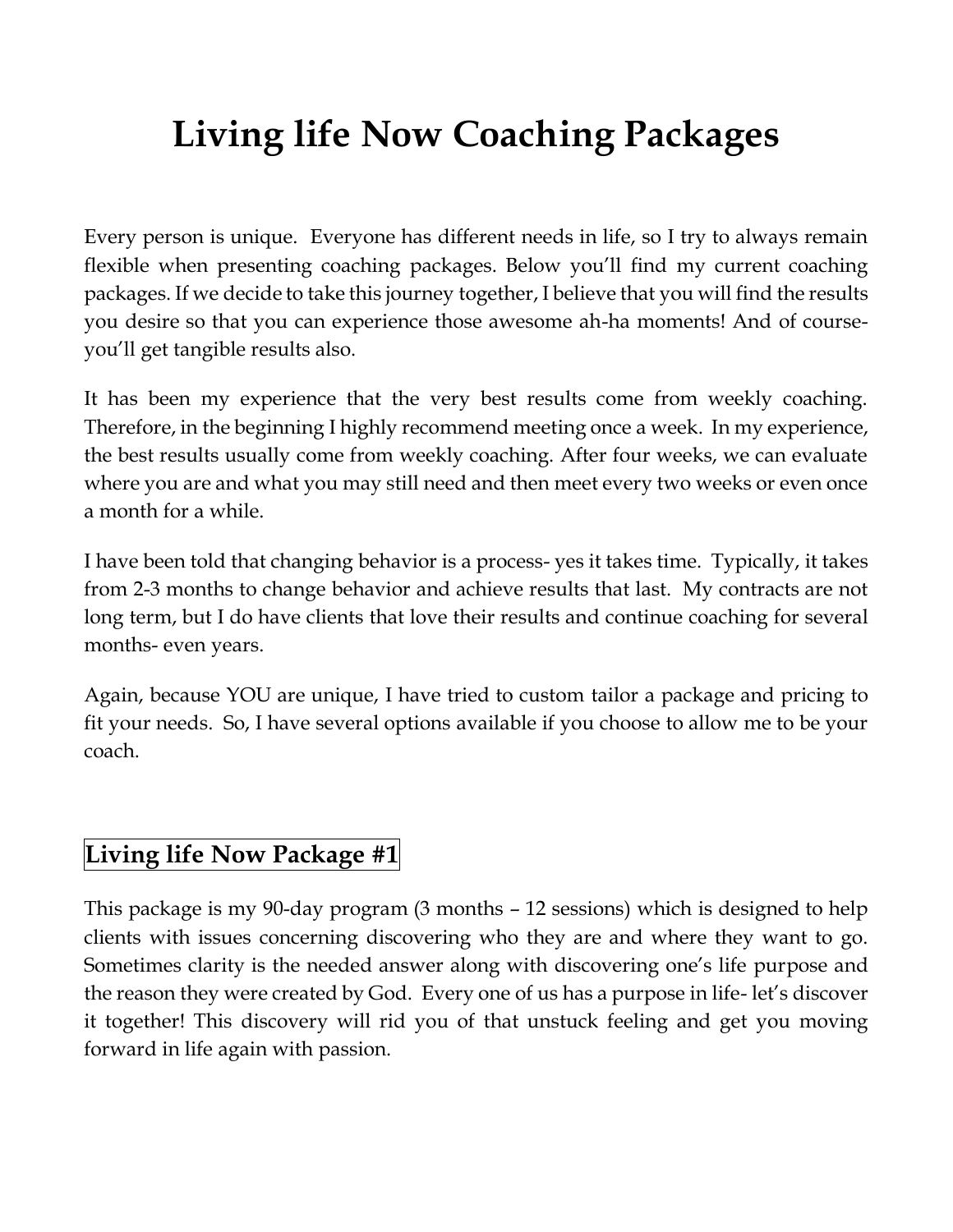This package has been known to be a best seller in the past. It gives me enough time to evaluate you properly and you enough time to dream again, discover where you REALLY want to go in life, and what obstacles get you bogged down and in "neutral" speed.

Includes:

- 4 x 45 -minute one-on-one coaching sessions **per month** (total of 12 session). Each session will be via phone or Zoom/Skype. Again, I will try to remain flexible- you are important! If we go a little longer, it's alright- it's about you getting what you need.
- If you run into a snag in-between sessions I'm just an email away. I will get right back to you as soon as I can! And of course, a quick phone call is possible if I'm available.
- Everyone needs accountability when making life decisions and changes. Not only will I offer that accountability but you will have the support you need during your journey. By nature, and divine calling, I'm a natural encourager. The prophetic anointing is also an asset when coaching- so I need to say I always depend on the Holy Spirit to speak, lead and guide during our sessions.

I want you to love your life and have lots of fun along the way. I desire to have fun toolet's do this together. I have found that if I have fun along my journey then I can easily change and adjust to life' challenges and set-backs. Believe me, this approach has proven to release clients to a limitless attitude and they are much more motivated to dream Big again. We WILL laugh together but also you will develop a positive attitude about your life and your future at the same time.

The total for this package is **\$750.00**. This package will be paid by PayPal and paid upfront. I have a 24-hour cancellation policy if you book a time and need to reschedule.